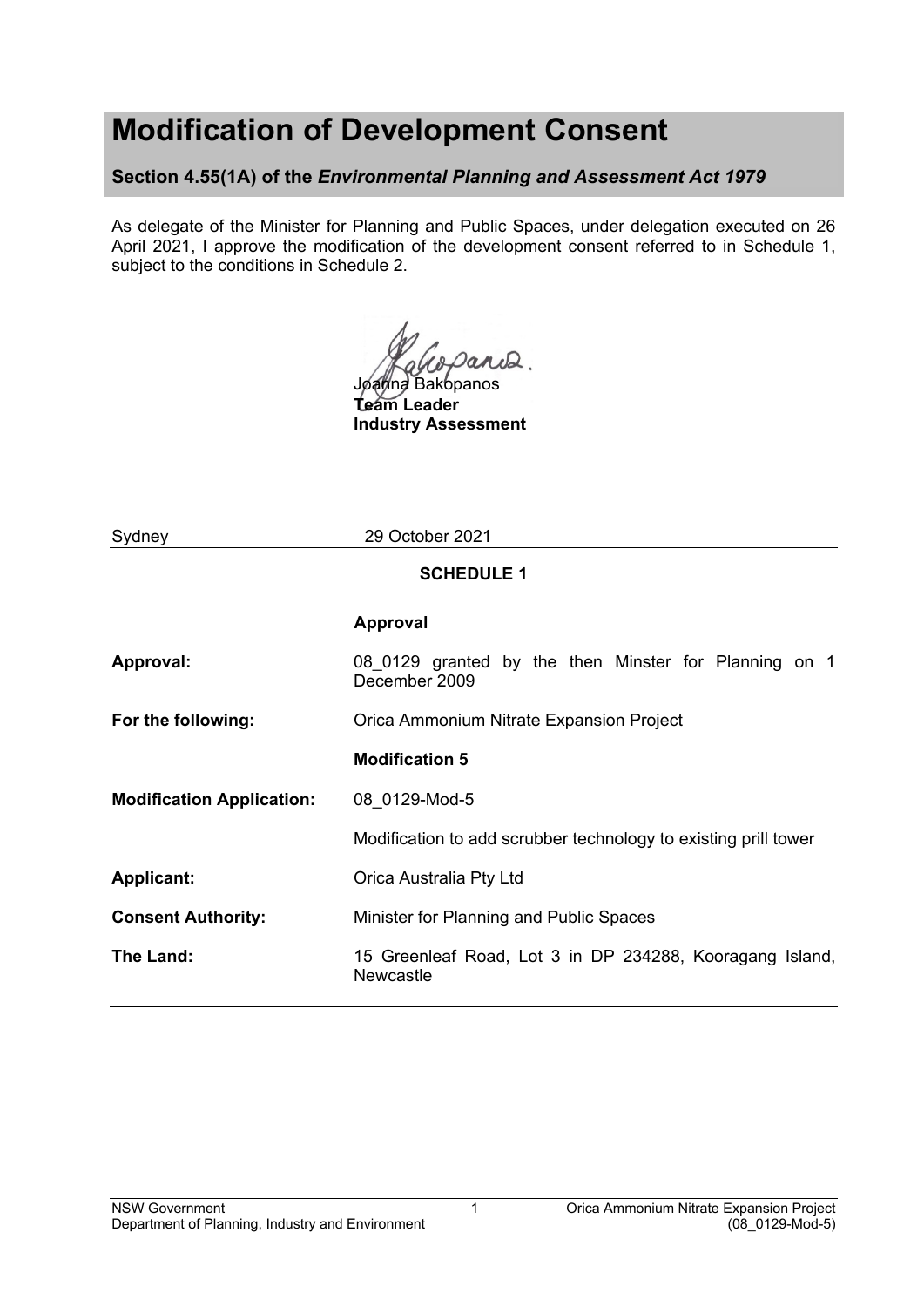#### **SCHEDULE 2**

This consent is modified as follows:

1. Replace the definition for Staging Plan with the following:

Staging Plan The Staging Plan for the Project dated 27 September 2021, prepared by the Proponent, as seen in Appendix F

- 2. After the words "dated 16 April 2021, prepared by Orica" in the definition of Modification Assessments, add the following:
	- MOD 5 Modification Report titled *Project Approval 08\_0129 Orica Kooragang Island: Modification Application – MOD 5 Prill Tower Air Quality Improvement Project August 2021* prepared by Orica and the associated response to request for information, dated 9 August 2021, prepared by Orica and the letter regarding *MOD 5: Stack Height*, dated 27 October 2021 prepared by Orica

#### **In the Appendices**

3. In Appendix E – Site Layout Plans, insert the following plan references.

| Job No.  | Drawing No.             | Rev. | Date       | Title                                                         |
|----------|-------------------------|------|------------|---------------------------------------------------------------|
| C.006149 | C7711-000-ME-GA-00-0004 | A    | 13/07/2021 | <b>General Arrangement Drawing -</b><br>Elevation & Side View |
| C.006149 | C7711-000-ME-GA-00-0003 | A    | 13/07/2021 | General Arrangement Drawing -<br><b>Plan View</b>             |

4. Insert new Appendix F, after Appendix E titled 'Staging Plan" as shown in Appendix 1 of this modifying instrument.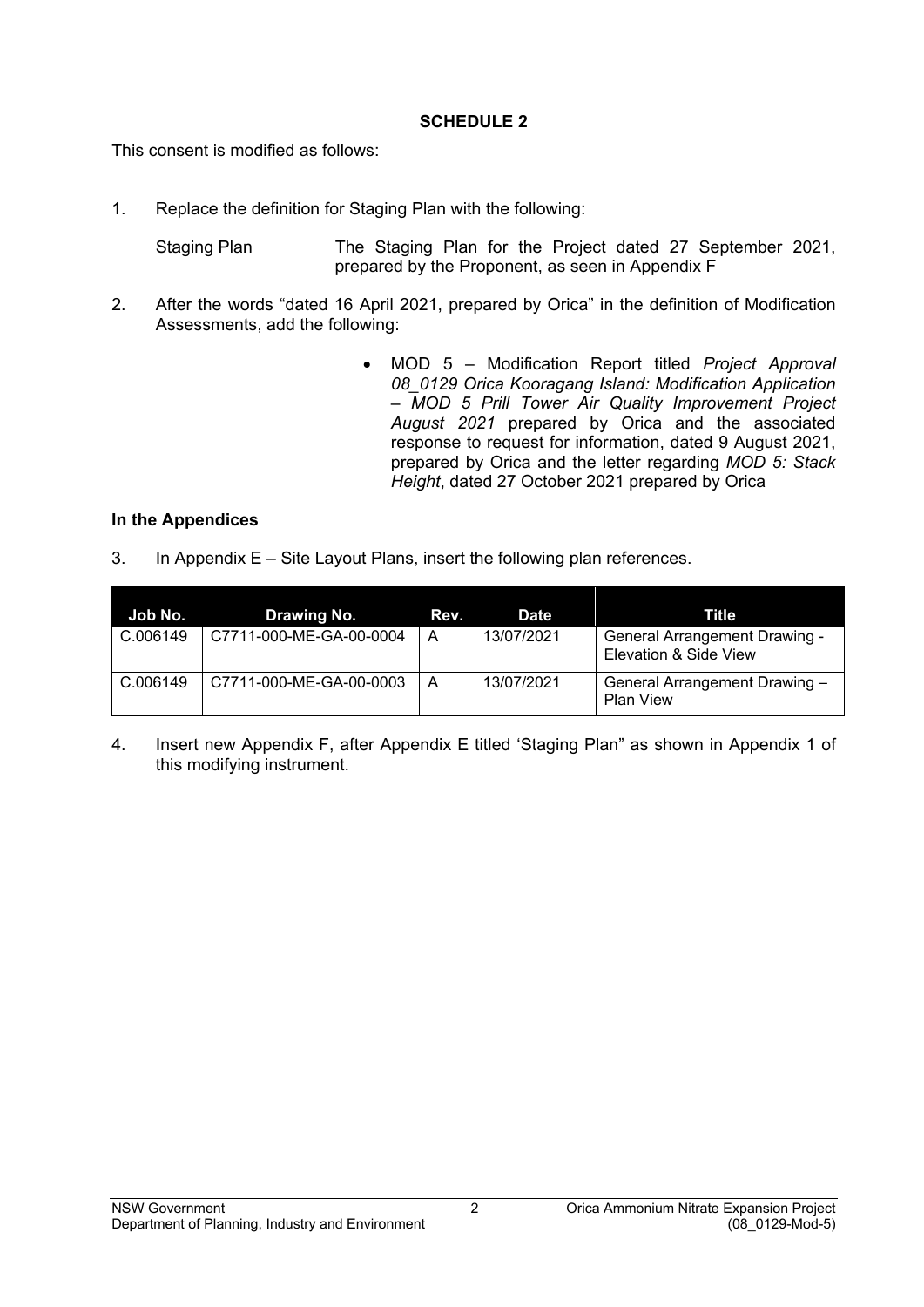### **APPENDIX 1: APPENDIX F: STAGING PLAN**

## Attachment A - Revised Project Staging Plan (MOD5) - September 2021<br>Project Staging Plan (27 September 2021)

Table 1 - Staging Plan

| <b>Description of Work</b>                                                                                                                                                                                                                                                                                                                                | Sub-Stage                                                                                                                                                                                                                                                | <b>Approval Status</b>                                                                                                                                                                                                                                                                                                           | <b>Estimated Construction</b><br><b>Timing</b> |  |  |  |
|-----------------------------------------------------------------------------------------------------------------------------------------------------------------------------------------------------------------------------------------------------------------------------------------------------------------------------------------------------------|----------------------------------------------------------------------------------------------------------------------------------------------------------------------------------------------------------------------------------------------------------|----------------------------------------------------------------------------------------------------------------------------------------------------------------------------------------------------------------------------------------------------------------------------------------------------------------------------------|------------------------------------------------|--|--|--|
| Ammonia Plant Uprate                                                                                                                                                                                                                                                                                                                                      |                                                                                                                                                                                                                                                          |                                                                                                                                                                                                                                                                                                                                  |                                                |  |  |  |
| Ammonia Plant Expansion - Plant Air Compressor Building<br>Construction of Plant Air Compressor building shell (compressor installed in Stage 1(b)).                                                                                                                                                                                                      | Completed                                                                                                                                                                                                                                                | Construction Complete and                                                                                                                                                                                                                                                                                                        | Completed                                      |  |  |  |
| Ammonia Plant Expansion - Installation/Modification of Plant<br>Installation of new equipment including new compressor, process vessels pipework and instruments in the Ammonia Plant.                                                                                                                                                                    | Completed                                                                                                                                                                                                                                                |                                                                                                                                                                                                                                                                                                                                  |                                                |  |  |  |
|                                                                                                                                                                                                                                                                                                                                                           |                                                                                                                                                                                                                                                          |                                                                                                                                                                                                                                                                                                                                  |                                                |  |  |  |
| OBL 1(a) - Nitrates Infrastructure & ANS Loadout<br>Installation of new site infrastructure including the new site entrances, internal access roads, security and weighbridge<br>facilities, ANS product storage and despatch facilities.                                                                                                                 | Internal access roads and<br>$1$ .<br>minor civil works.<br>2 <sup>1</sup><br>Site entrances, security<br>offices and weighbridges.<br>Major civil works including<br>3.<br>piling and foundations.<br>New ANS storage vessel<br>4.<br>loading equipment | Approval for Construction<br>granted / construction yet to<br>commence.                                                                                                                                                                                                                                                          | Yet to be determined                           |  |  |  |
| OBL 1(b) - Nitrates Despatch & Support Infrastructure<br>Construction of new AN Bag store, AN Despatch facilities and amenities, demolition of existing AN Bag store and despatch,<br>construction of new AN Bulk Store, modification to existing AN bulk store, construction of WANS, construction of new control<br>room and electrical infrastructure. |                                                                                                                                                                                                                                                          | Approval to commence<br>construction not yet granted<br>by DoPI.                                                                                                                                                                                                                                                                 | Yet to be determined                           |  |  |  |
| NAP4 - Nitric Acid & AN Solution plants and Support Infrastructure<br>Construction of the NAP4/ ANS Plant and tie-ins<br>Construction of Nitrates support infrastructure including new Nitric Acid Storage, Ammonia Storage, Boiler, Cooling Tower,<br>Demin Plant expansion Instrument Air upgrades, new Ammonia pumps, pipebridges & transfer lines.    |                                                                                                                                                                                                                                                          | Approval to commence<br>construction not yet granted<br>by DoPI.                                                                                                                                                                                                                                                                 | Yet to be determined                           |  |  |  |
| <b>AN3 - AN Prill Plant</b><br>Construction of ANP3 Dry Section plant and tie-ins                                                                                                                                                                                                                                                                         |                                                                                                                                                                                                                                                          | Approval to commence<br>construction not yet granted<br>by DoPI.                                                                                                                                                                                                                                                                 | Yet to be determined                           |  |  |  |
|                                                                                                                                                                                                                                                                                                                                                           |                                                                                                                                                                                                                                                          |                                                                                                                                                                                                                                                                                                                                  |                                                |  |  |  |
| <b>Ammonia Flares</b><br>Construction and operation of three ammonia flares.                                                                                                                                                                                                                                                                              | Nitrates Plant Flare<br>1.<br>Ammonia Storage Flare<br>2.<br>3.<br>Ammonia Plant Flare                                                                                                                                                                   | Approval to commence<br>construction of the flares<br>was granted on 23 June<br>2015.<br><b>Ammonia Flares</b><br>The nitrates flare became<br>operational during February<br>2016<br>The ammonia storage flare<br>became operational during<br>April 2016.<br>The ammonia plant flare<br>was commissioned during<br>April 2017. | Completed                                      |  |  |  |
|                                                                                                                                                                                                                                                                                                                                                           | Proposed Trident Nitrates Expansion Project Construction Scheduling<br>Ammonia Management Improvement Program                                                                                                                                            |                                                                                                                                                                                                                                                                                                                                  | Operational                                    |  |  |  |